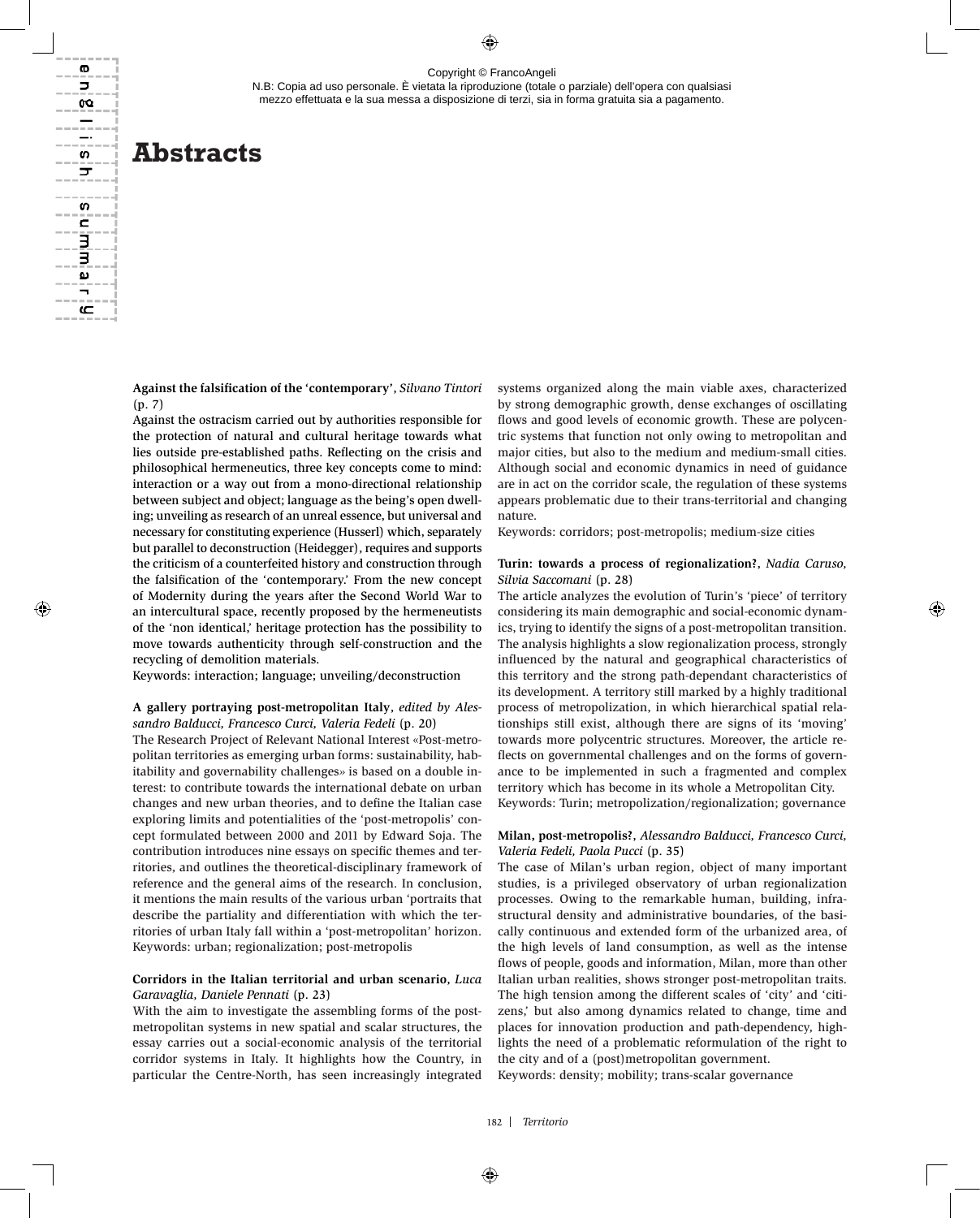#### **Veneto after the Third Italy: metropolitan and post-metropolitan spaces**, *Luciano Vettoretto, Laura Fregolent* (p. 46)

Veneto can be considered a limitless space with extremely diversified models and a progressive loss of meaning for terms such as city, countryside, suburbs. The development model that acquired relevance starting from the 1970s – concomitantly with the establishment of small enterprises – appears no longer in action and immersed in a space of relationships that seem to define ambits in part autonomous, and simultaneous presence of forms, models, practices of economic-social organization even antithetic among each other. This context - increasingly heterogeneous, diversified and very dynamic, a space of dense reticular mobility based on historical legacy, where modernity and tradition live together as in a heteropathy – is one of the spaces of the form-metropolis (not assimilable to the American post-metropolis) as it emerges from the dissolution of the Third Italy.

Keywords: urbanoid; innovation; social inequalities

# **Physicality and path dependence in Tuscany's post-metropolitan transition**, *Giancarlo Paba, Camilla Perrone* (p. 52)

Tuscany's portrait shows characteristics different from the other contexts analyzed in the atlas, due to the polinuclear character of the settling structure and for the role carried out by the territorial plant of historic origin. The research used the concept of physicality as interpretative tool. The analysis of the urbanization processes concentrated on the persistence of physiographic and geo-historic origins. As regards the interpretation of governance dynamics, the research studied the physicality of collaborations and inter-institutional relationships and boundaries (set or fluid) of the planning tools. The most relevant aspect of the post-metropolitan tendencies in Tuscany is the dialogue between past and future, between path dependence and change, between 'new' traditions and 'retro' innovations. Keywords: physicality; polinuclearity; regional urbanization

## **What has happened to Rome? Dwelling metamorphosis in the post-metropolitan territory**, *Carlo Cellamare* (p. 59)

The contribution provides a description of the transformations occurred in the recent past in the Roman metropolitan context, not only in the settling development, but also in the actual forms of living meaning a complex phenomenon that concerns both the house and the actual dwelling, but also the organization of everyday life, social-spatial relationships, how to use space, etc. Many aspects of Rome are not much investigated and not much 'talked about.' The description of the transformations occurred provides a complex and innovative image of the city and its territory, taking into consideration the development of new supraregional polarities, illegal phenomena, the overall territorial reorganization, the peripheralization phenomena, the structuring of the city of the gra, the distance of politics and institutions, the social attention-seeking, the projects that express the territories.

Keywords: to live; urban polarities; settling development

# **Which glasses? Observing the Neapolitan kaleidoscope**, *Giovanni Laino* (p. 68)

The portrait of the Neapolitan area cannot disregard the patrimony of narrations concerning the city. More than three million people are packed in a not much extended city, where for various conurbation centres the density is above that of the central municipality. A territory where the extraordinary geographical characteristics, the particular role played by the State, the rooting of the popular classes in the urban centre, strongly suggest the adoption of the metaphor of the city as a cosmic particularity. The only Italian seaside city with three important islands that together with pieces of coast (flegrea, vesuviana, sorrentina and amalfitana), constitute an extraordinary patrimony still to be enhanced. A very heterogeneous territory where it is possible to suppose criteria for the social division of space and for transformation dynamics: differentiation, lack of regulations and resilience.

Keywords: dadapolis; lack of regulations; urban resilience

# **Fringe post-metropolitan transitions: the migrants' Sicily, beyond the invisible**, *Vincenzo Todaro* (p. 72)

Among Italy's Southern Regions, Sicily is the most affected by the flows of migrants who, with various provenances, pass through the island to reach the North, or find reasons for settling. This phenomenon has intensified in the last ten years, and it relates with the post-metropolitan heterogeneous forms of the territory, in which deep social-economic transformations interface with later settling phenomena. In this context, the study of the phenomena of the foreign population's territorial distribution, reproposing the profile of the related settling models of the areas analyzed (Metropolitan Area of Palermo and South-West Sicily), shows significant levels of concentration in the big regional capital city (Palermo) and widespread forms of territorial dispersion in the small municipalities in the southeast area.

Keywords: migrants; territorial distribution; Sicily

## **Places 'rejected by modernity' in the post-metropolitan horizon: the case of Gallura**, *Lidia Decandia* (p. 78)

The essay examines the territory of the province of Olbia-Tempio taking into consideration the transformation processes that are characterizing this territory, placing them within a horizon of considerations on the forms of the contemporary city. Starting from a reflection on the idea of city – no longer identifiable in a built-up and limited settling, but rather in tangled transscalar networks that connect the various spatial segments – the context examined shows an actual economic-social-spatial restructuring of planetary scale, highlighting how this territory – due to its archaic and wild characteristics, and to the invention of a very peculiar holiday city – is subsumed not only within this new urban world, but is actually exploited up to the point of becoming integral part of the capital's production processes. Keywords: urban; simulacrum; holiday city

## **Saul Steinberg's Milan**, *edited by Cassandra Cozza* (p. 84)

An exhibition devoted to artist Saul Steinberg from the Scuola di Architettura e Società of the Politecnico di Milano, in collaboration with The Saul Steinberg Foundation and ASBA-Historical Archives, retraces the artist's complex biographical events by connecting architecture and places: Italy, Milan, the Politecnico. Saul Steinberg's Milan is the scene of narrated events: from his educational period as architect and his beginning as cartoonist to his experience as illustrator, his works carried out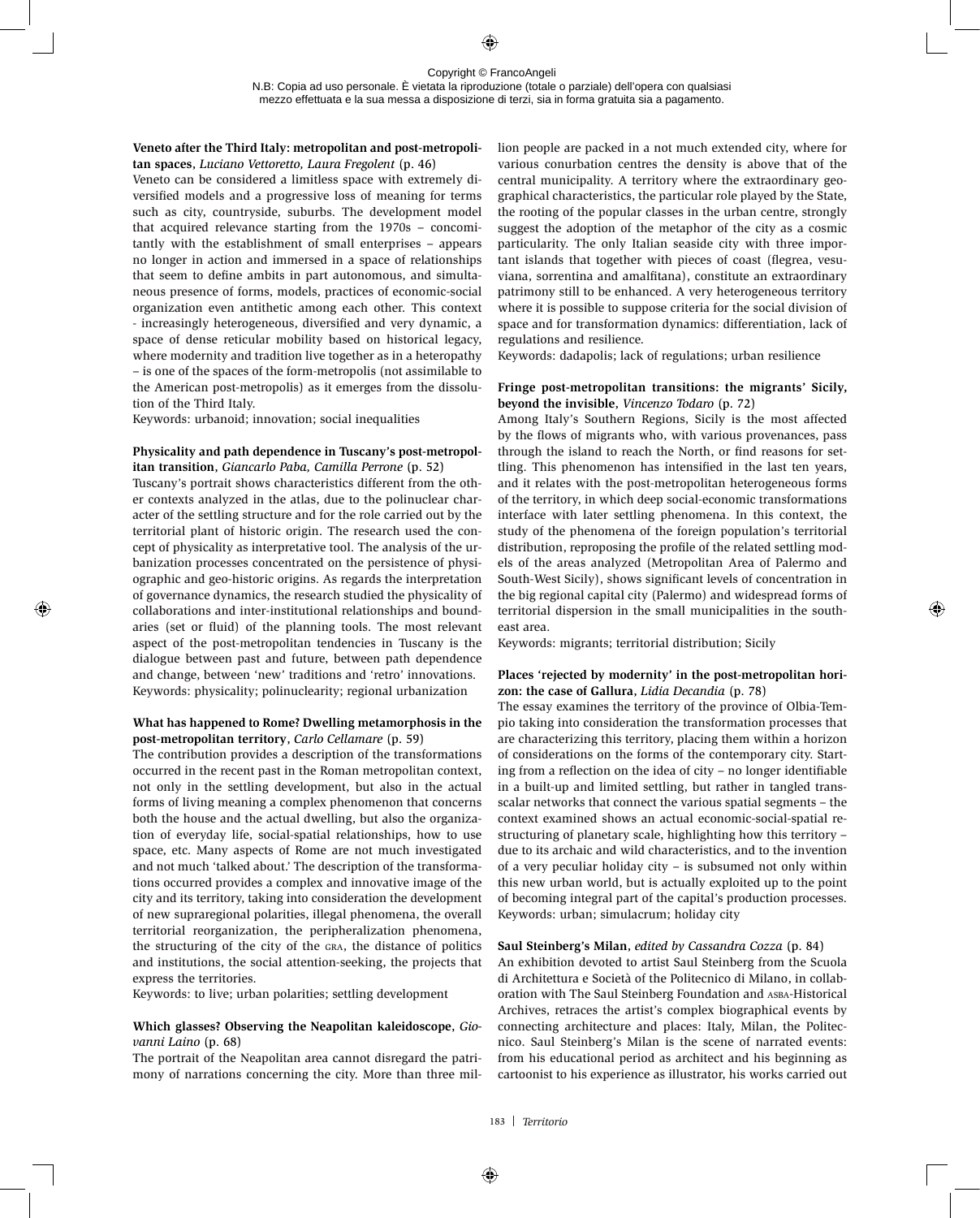N.B: Copia ad uso personale. È vietata la riproduzione (totale o parziale) dell'opera con qualsiasi mezzo effettuata e la sua messa a disposizione di terzi, sia in forma gratuita sia a pagamento.

for Fontana Arte, his friendships – in particular that with Aldo Buzzi – and his collaborations with BBPR, Ponti, etc. The exhibition – an opportunity to meet, reflect and carry out in-depth analysis – gave origin to the researches mentioned hereafter which produced new documents and drawings.

Keywords: Saul Steinberg; Politecnico di Milano; exhibition

#### **Saul Steinberg, architect-on-paper**, *Sheila Schwartz* (p. 88)

Although Steinberg rarely spoke in public when he lived in Milan (1933-1941), this experience of his laid the foundations for his future career in America. He never worked as an architect, but he remained an architect-on-paper, using architecture as a means for aesthetic and social-cultural statements. At the same time, the precision he learned at the Politecnico never stopped influencing his way of drawing. His short career as cartoonist had the same influence for Bertoldo and Settebello.

Keywords: Saul Steinberg; Aldo Buzzi; architect-on-paper

# **Saul Steinberg in Milan. A piece of our history**, *Ilaria Valente*  (p. 91)

It is not easy to talk about an impressive work as that of Saul Steinberg's. We decided to narrate his relationship with Milan and Italy filtered through his student life and his experience in the city, his escape and returns to Rome and Naples in 1944 with the American army, as well as to Milan in the years after the war for his collaborations with Rogers, the Triennale, Lisa Ponti and Gio, who had been his professor. The exhibition offers various reading levels, showing fragments of his work, connected by a red thread, and excerpts of texts. A path is suggested for possible following findings and in-depth analyses, for who, as likely our students, still do not know him. Therefore, there are six sections: Student at the Politecnico di Milano 1933-1940; The Italian campaign; In Milan, after the war: labyrinths; Still in Milan; Drawing the city; The Art of Living. Keywords: architecture; school; Milan

## **Saul Steiberg and Milan: places, memories, moods and friendships**, *Cassandra Cozza* (p. 98)

The relationship between Saul Steinberg and Milan is very intense and often not much acknowledged because connected mainly to his youth, before the great notoriety which he gained owing to his works published in The New Yorker consecrating him as «the most famous humoristic drawer of the world*».* This relationship is made of places (those where he lived and that he attended habitually), of moods – often sad – of memories and of friendships. Milan and, in particular, the area surrounding the Politecnico, between piazza Carlo Erba and Lambrate, reappear in his artistic production in various ways and in different periods. We will talk about this relationship by reading several works on the basis of a few questions: What has remained of his presence in Milan and in all these places? What can be found in his works of the Milanese places and of his studies carried out at the Politecnico? How does he process memories in his drawings many years after?

Keywords: Milan; City of studies; Bar del Grillo

## **Saul Steinberg's labyrinths**, *Luigi Spinelli* (p. 110)

In a few letters between Studio BBPR and Saul Steinberg, from July to August 1954, the idea of the Labirinto dei Ragazzi for the Tenth Triennale of Milan was defined. Steinberg's narration moves through the spirals of the labyrinth without raising the pencil from the paper adopting visual references that he meets beyond the wall; the drawings are organized above and below a long line - a horizon between water and sky - but also at an overturning orthogonal level that catches off guard. The relational labyrinths of Saul Steinberg's friendships and collaborations are just as interesting and transversal as his architectural labyrinths. Also the interaction among artistic disciplines is not new in the experience of Studio BBPR. The illustrator's reflections on this theme are reconsidered six years later, when Rogers invites him to collaborate again: Steinberg covers the walls of the entrance hall and the portico of the Mayer building with a great urban representation rich in symbolical implications.

Keywords: Studio BBPR; Labirinto dei Ragazzi; Mayer building

# **Architect Saul Steinberg and Fontana Arte**, *Mario Tedeschini Lalli* (p. 118)

Graduated in Architecture in Milan, Saul Steinberg always denied or minimized the professional roots of his art. However, recent studies on his educational years in Italy (1933-1941) identified several important works that he carried out as architect/interior designer, before the Italian racial laws obliged him to flee in 1941. The most important collaboration in this sense was that with Fontana Arte, the firm founded by Gio Ponti and Pietro Chiesa. Steinberg produced for Fontana Arte designs for decorating bar furniture, lampshades and at least one screen. The few images at disposal show interesting connections of these designs with the cartoons that he continued to draw for the humoristic magazines in those same months and with much more famous works in the 1950s. Several drawings belonging to private collections are published here for the first time.

Keywords: Fontana Arte; interior design; Saul Steinberg

**The Chinese experimental architecture 'system.' Identity and soft power in the era of the Chinese dream**, *Ettore Santi* (p. 131) The many media in-depth analyses reserved to the Chinese Experimental Architecture in the last two decades have typically analyzed the stylistic issues of this planning research. The political and cultural mechanisms for which the experimental architecture has become vigorously important in contemporary China are nonetheless unexplored. The built environment – in China as elsewhere – finds its origins in a variety of processes in which the designer is not always involved. An issue thus follows: who is the experimental architect in China? What are the cultural and ideological basis that govern the work? Research offers an analysis of the Chinese experimental architecture through Foucault's concept of dispositif, meant as the group of actors that take part in decisional processes, and the system of relationships established among the same.

Keywords: Chinese experimental architecture; dispositif; architecture and power

# **Protection of architectural works in Chile: sustainability and opportunity**, *María Victoria Correa Baeriswyl* (p. 141)

The scarce attention towards the architectural heritage of Chilean cities is a very much debated topic in the current local society. The laws regulating protection present serious lacunas that have